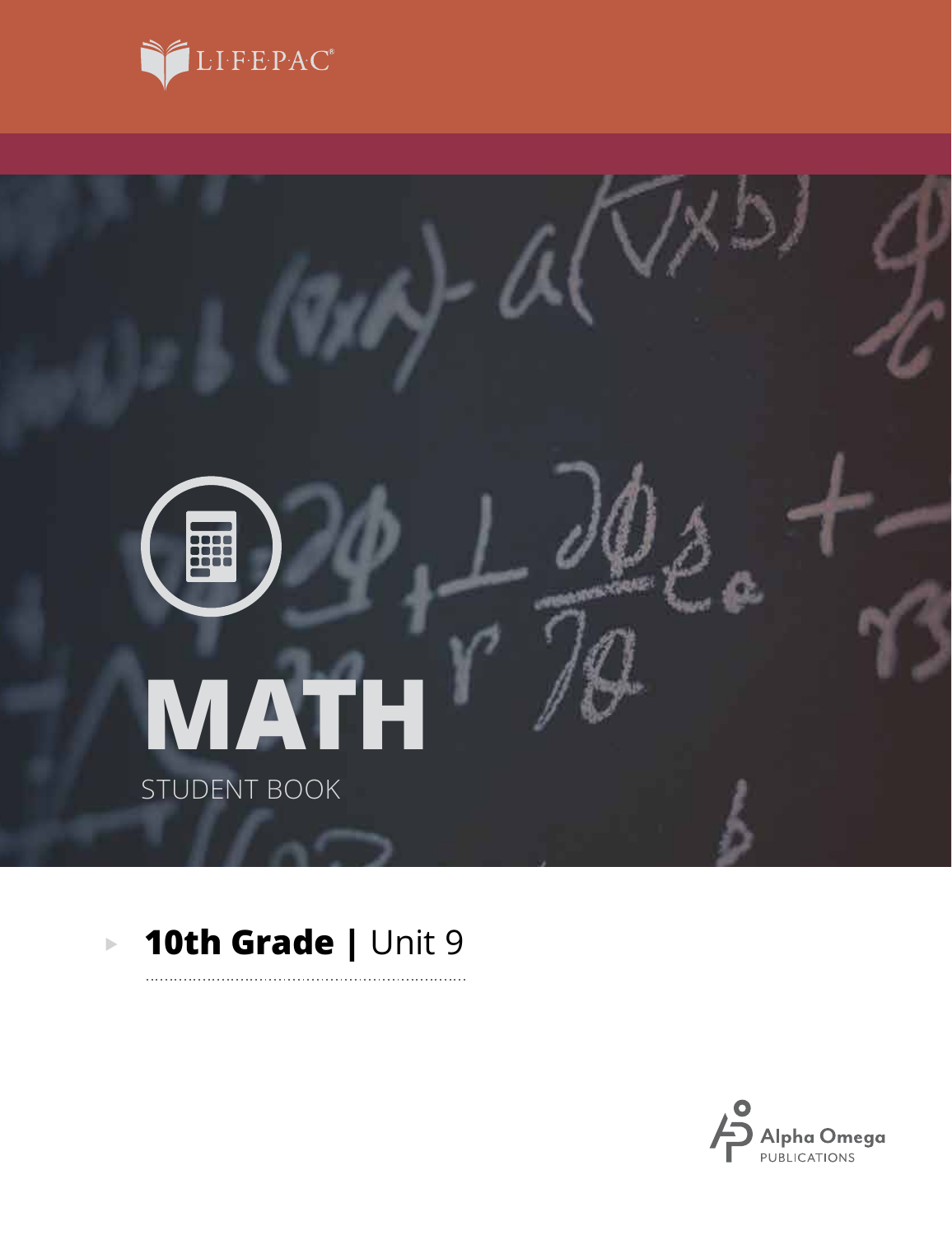# **MATH 1009** Coordinate Geometry

INTRODUCTION **|3**

## **1. ORDERED PAIRS 5**

POINTS IN A PLANE **|5** SYMMETRY **|11** GRAPHS OF ALGEBRAIC CONDITIONS **|19** SELF TEST 1 **|25**

## **2. DISTANCE 29**

DISTANCE FORMULA **|29** EQUATION OF A CIRCLE **|32** MIDPOINT FORMULA **|36** SELF TEST 2 **|39**

## **3. LINES 42**

SLOPE **|42** PARALLEL AND PERPENDICULAR LINES **|46** EQUATION OF A LINE **|50** SELF TEST 3 **|55**

## **4. PROOFS BY COORDINATE METHODS 58**

PLACEMENT OF FIGURES **|58** APPLICATION IN PROOFS **|62** SELF TEST 4 **|69** GLOSSARY **|75**



**LIFEPAC Test is located in the center of the booklet**. Please remove before starting the unit.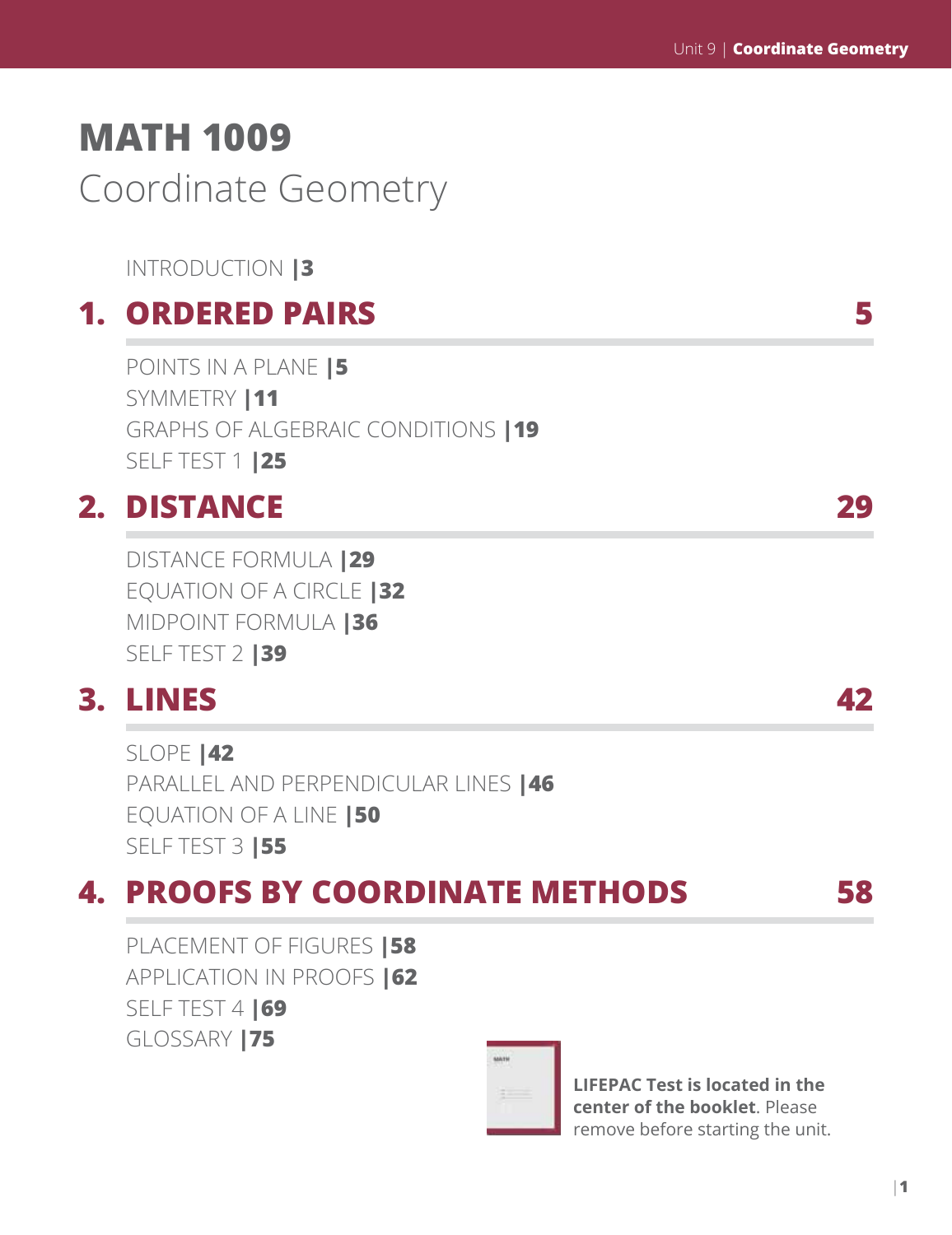**Author:**  Milton R. Christen, M.A.

**Editor-in-Chief:**  Richard W. Wheeler, M.A.Ed.

**Editor:**  Robin Hintze Kreutzberg, M.B.A.

**Consulting Editor:**  Robert L. Zenor, M.A., M.S.

**Revision Editor:**  Alan Christopherson, M.S.



### **804 N. 2nd Ave. E. Rock Rapids, IA 51246-1759**

© MCMXCVII by Alpha Omega Publications a division of Glynlyon, Inc. All rights reserved. LIFEPAC is a registered trademark of Alpha Omega Publications, Inc.

All trademarks and/or service marks referenced in this material are the property of their respective owners. Alpha Omega Publications, Inc. makes no claim of ownership to any trademarks and/ or service marks other than their own and their affiliates, and makes no claim of affiliation to any companies whose trademarks may be listed in this material, other than their own.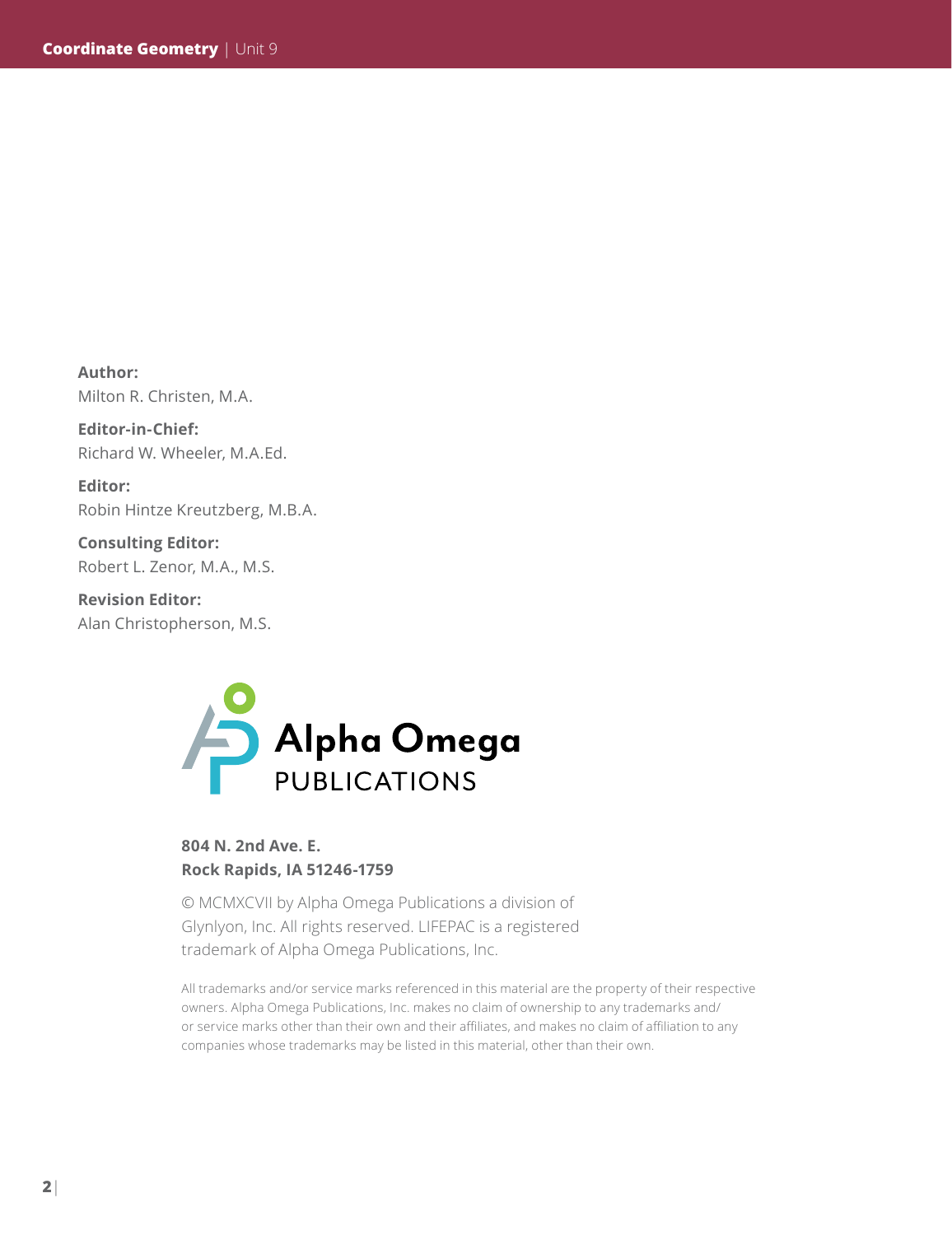# **Coordinate Geometry**

## Introduction

Studying geometry with the use of coordinates is a relatively new approach. Geometry has been known and used even before the time of Christ. However, only in recent times (the 17th century) did Rene Descartes (1596-1650) publish the first book on analytical geometry. He showed how a systematic use of coordinates helped to attack problems. In coordinate geometry, geometric figures are studied by means of algebraic equations. The equations that are used involve numbers, called coordinates, which serve to locate points.

## **Objectives**

**Read these objectives.** The objectives tell you what you will be able to do when you have successfully completed this LIFEPAC. When you have finished this LIFEPAC, you should be able to:

- **1.** Plot points on the coordinate axes.
- **2.** Identify a figure as having point, line, or plane symmetry.
- **3.** Graph equations.
- **4.** Graph inequalities.
- **5.** Solve problems using the distance formula.
- **6.** Find the equation of a circle.
- **7.** Solve problems using the midpoint formula.
- **8.** Find the slope of a line.
- **9.** Identify parallel and perpendicular lines using slope.
- **10.** Write the equation of a line.
- **11.** Write geometric proofs by coordinate methods.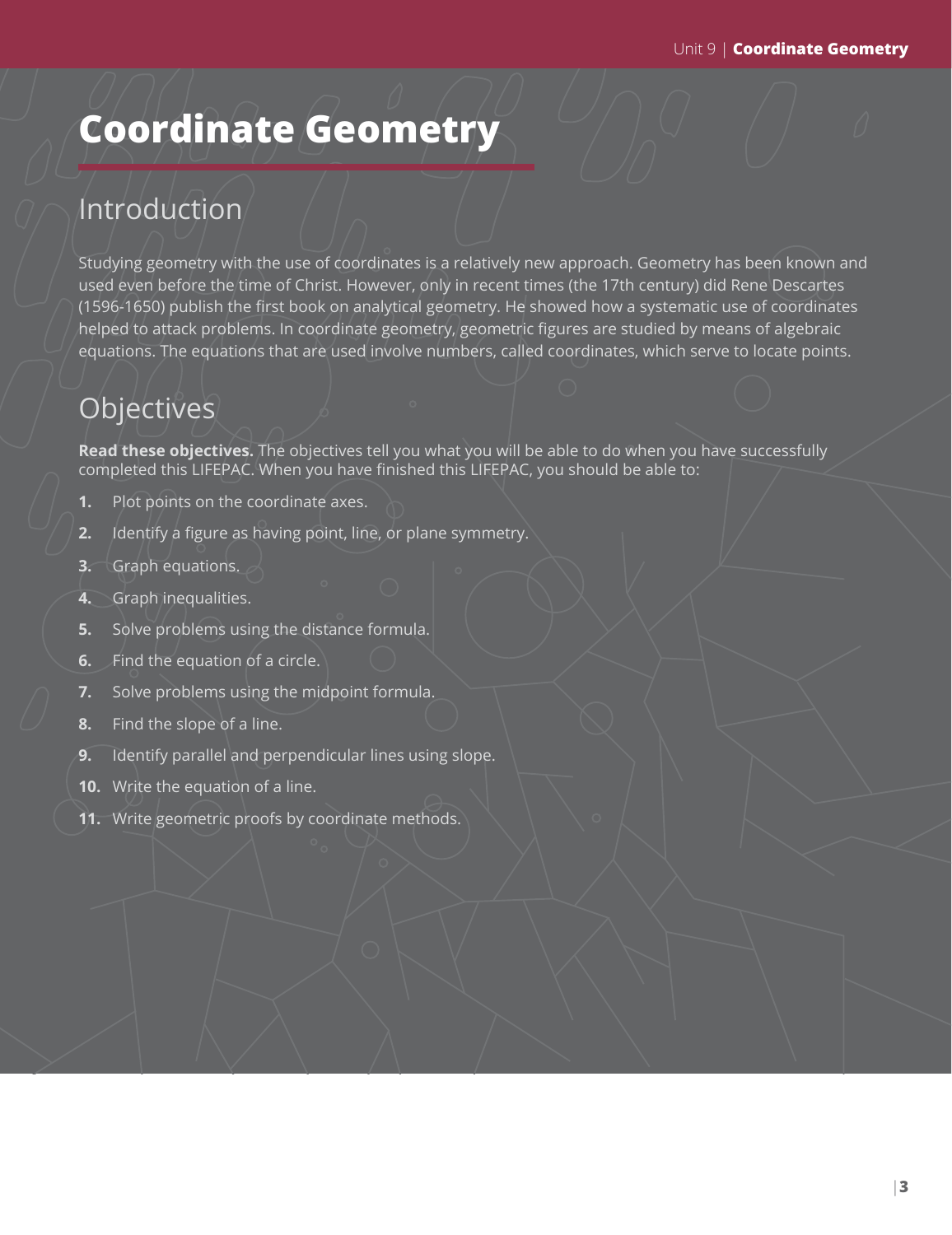# 1. ORDERED PAIRS

To begin our study of coordinate geometry, we must set up a method of picturing points, lines, circles, and other figures in a plane.

### **Section Objectives**

**Review these objectives.** When you have finished this section, you should be able to:

- 1. Plot points on the coordinate axes.
- 2. Identify a figure as having point, line, or plane symmetry.
- 3. Graph equations.
- 4. Graph inequalities.

### **POINTS IN A PLANE**

To set up a system so that we might picture figures in a plane will require two number lines. We place them so that they are perpendicular to each other and intersect at their zero points. We usually name the horizontal line the *x*-axis and the vertical line the *y*-axis.



The two lines, called *coordinate axes*, separate the plane into four regions, called *quadrants*, which are numbered as shown. The point where the two lines intersect is called the *origin*, and its location is given by the pair of numbers (0, 0). The positive numbers are to the right and above the origin. The negative numbers are to the left and below the origin.



### **DEFINITIONS**

**<sup>x</sup>-axis**: the horizontal line.

**y-axis:** the vertical line.

**coordinate axes:** the x-axis and y-axis together.

**origin**: the intersection of the coordinate axes at (0, 0).

To locate a point on the coordinate axes, we need to know its *x*-coordinate and its *y*-coordinate: its distance from the origin along each number line. These numbers are given as an ordered pair, (*x*, *y*).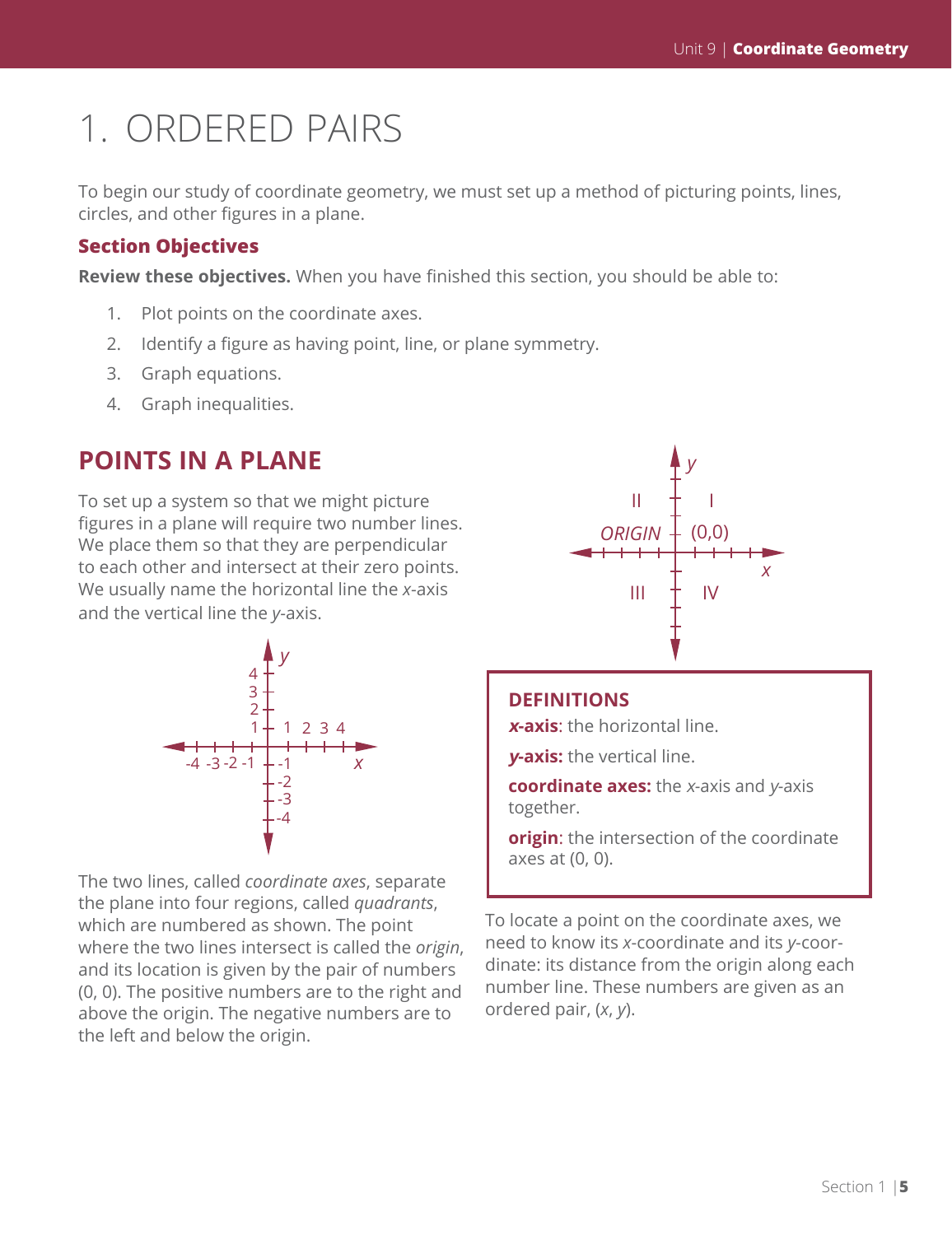The point (3, 2) is located 3 units to the right of the origin and 2 units above the origin. The point (-2, 5) is located 2 units to the left of the origin and 5 units above the origin.



The order in which the coordinates are given is important: (3, 2) and (2, 3) are different points, as are (-4, -2) and (-2, -4). Remember that the first number given in the pair is the *x*-coordinate and the second number is the *y*-coordinate.



Model 1: Locate the following points.

 *A* (2, 4) *D* (-4, -1) *B* (-3, 7) *E* (4, -3) *C* (0, 4) *F* (-3, 0)

Solution: Start at the origin and move 2 units to the right along the *x* axis, then 4 units up parallel to the *y*-axis. This location is point *A*.

Start at the origin and move 3 units to the left (-3), then 7 units up to locate point *B*.

Start at the origin; do not move right or left; then move 4 units up to locate point *C*.

Start at the origin and move 4 units to the left; then move 1 unit down to locate point *D*.

Start at the origin and move 4 right; then move 3 down to locate point *E*.

Start at origin and move 3 left; then do not move up or down to locate point *F*.



Notice that any point that has both coordinates positive would be in Quadrant I. If the first

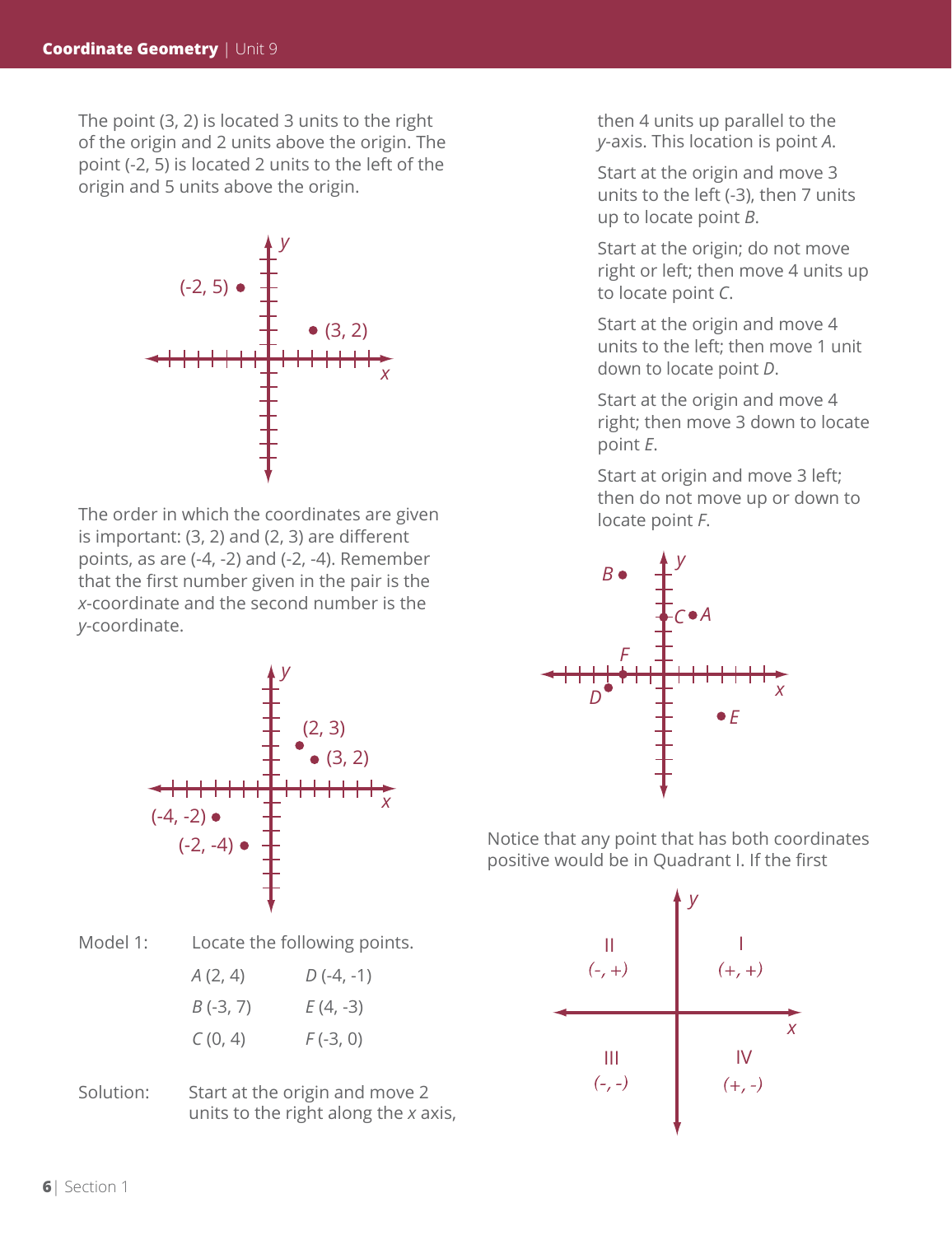coordinate is negative and the second is positive, then the point will be in the second quadrant. A point in the third quadrant would have both coordinates negative. A point with the first

coordinate positive and the second negative will be in Quadrant IV.

If the first coordinate is zero, the point lies on the *y*-axis. If the second coordinate is zero the point is on the *x*-axis.



 **Graph the points using one set of axes.** Label the points.

**1.1** *A* (1, 1), *B* (-3, 0), **1.2** *R* (2, 0), *S* (2, -3)



### **Complete the following activities.**

points making segments. What Connect the points to form geometric figure is formed? quadrilateral *MNOP*. What special



*C* (-4, -1), *D* (3, -2) *T* (-2, 3), *U* (0, -4)



**1.3** Graph these points on one set of axes: **1.4** Graph these points on the same axes: *A* (0, 0), *B* (3, 4) and *C* (4, 2). Connect the *M* (-3, 4), *N* (4, 4), *O* (4, -2), and *P* (-3, -2). figure is formed?

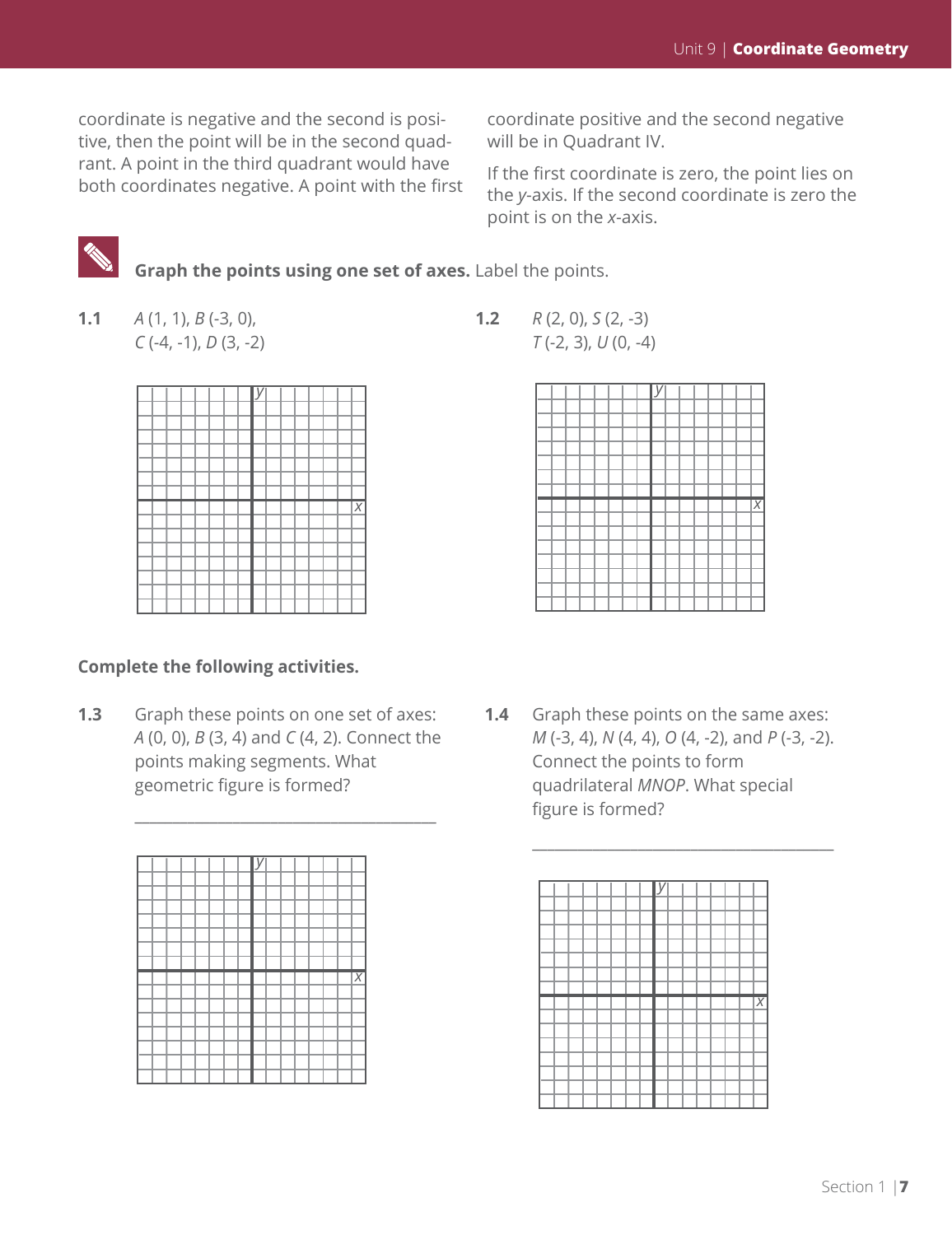**1.5** Graph these points on one set of axes: **1.6** Graph these points on one set of axes: *R* (-1, 2), *S* (3, 2), *T* (5, -2), and *U* (-2, -2). *A* (0, 0), *B* (0, 6), *C* (-6, 6), and *D* (-6, 0). Connect the points to form quadrilateral Connect the points. What special *RSTU*. What special quadrilateral is formed? quadrilateral is formed?



**1.7** Graph these points on one set of axes: **1.8** Graph these points on one set of axes: *F* (4, 10), *G* (2, 10), *H* (2, 5), *I* (-2, 5), *J* (-2, 3) (-2, -1), (-5, -1), (0, 4), (5, -1), (2, -1), in alphabetical order. (-2, -1).

|  |  |  |  |  |  | y |  |  |  |  |  |     |
|--|--|--|--|--|--|---|--|--|--|--|--|-----|
|  |  |  |  |  |  |   |  |  |  |  |  |     |
|  |  |  |  |  |  |   |  |  |  |  |  |     |
|  |  |  |  |  |  |   |  |  |  |  |  |     |
|  |  |  |  |  |  |   |  |  |  |  |  |     |
|  |  |  |  |  |  |   |  |  |  |  |  |     |
|  |  |  |  |  |  |   |  |  |  |  |  |     |
|  |  |  |  |  |  |   |  |  |  |  |  |     |
|  |  |  |  |  |  |   |  |  |  |  |  |     |
|  |  |  |  |  |  |   |  |  |  |  |  |     |
|  |  |  |  |  |  |   |  |  |  |  |  |     |
|  |  |  |  |  |  |   |  |  |  |  |  |     |
|  |  |  |  |  |  |   |  |  |  |  |  |     |
|  |  |  |  |  |  |   |  |  |  |  |  |     |
|  |  |  |  |  |  |   |  |  |  |  |  |     |
|  |  |  |  |  |  |   |  |  |  |  |  |     |
|  |  |  |  |  |  |   |  |  |  |  |  |     |
|  |  |  |  |  |  |   |  |  |  |  |  |     |
|  |  |  |  |  |  |   |  |  |  |  |  |     |
|  |  |  |  |  |  |   |  |  |  |  |  |     |
|  |  |  |  |  |  |   |  |  |  |  |  | Ιž. |

\_\_\_\_\_\_\_\_\_\_\_\_\_\_\_\_\_\_\_\_\_\_\_\_\_\_\_\_\_\_\_\_\_\_\_\_\_\_\_\_\_ \_\_\_\_\_\_\_\_\_\_\_\_\_\_\_\_\_\_\_\_\_\_\_\_\_\_\_\_\_\_\_\_\_\_\_\_\_\_\_\_\_



*A* (4, -6), *B* (4, 3), *C* (8, 3), *D* (8, 5), *E* (4, 5), and connect them in the order given: *K* (2, 3), and *L* (2, -6). Connect these points (2, 1), (-2, 1), (-2, -1), (0, 5), (2, -1), (0, 1),

|  |  |  |  | У |  |  |  |    |
|--|--|--|--|---|--|--|--|----|
|  |  |  |  |   |  |  |  |    |
|  |  |  |  |   |  |  |  |    |
|  |  |  |  |   |  |  |  |    |
|  |  |  |  |   |  |  |  |    |
|  |  |  |  |   |  |  |  |    |
|  |  |  |  |   |  |  |  |    |
|  |  |  |  |   |  |  |  |    |
|  |  |  |  |   |  |  |  |    |
|  |  |  |  |   |  |  |  | Ιx |
|  |  |  |  |   |  |  |  |    |
|  |  |  |  |   |  |  |  |    |
|  |  |  |  |   |  |  |  |    |
|  |  |  |  |   |  |  |  |    |
|  |  |  |  |   |  |  |  |    |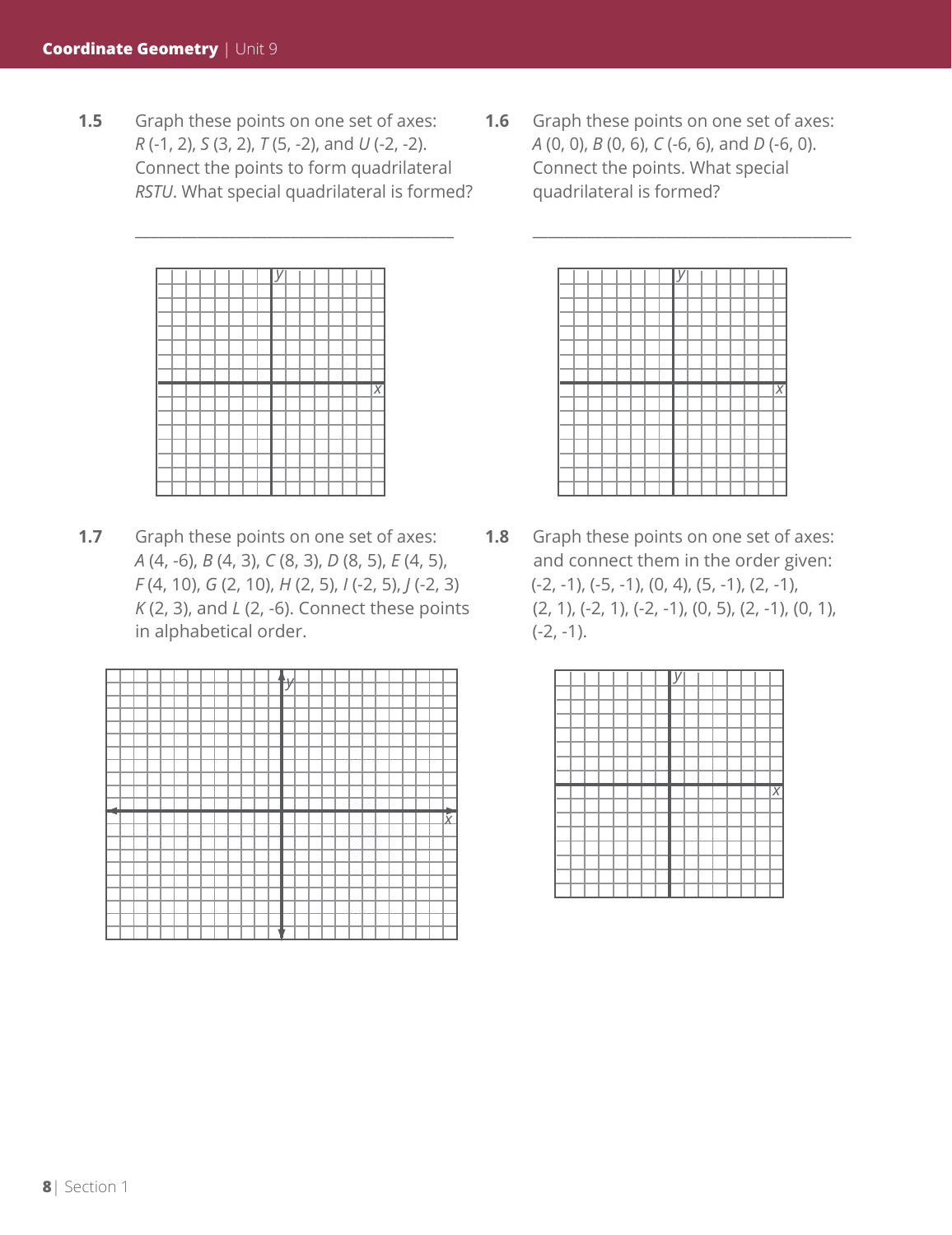To find the ordered pair when we have the graph, we count to the axes. From the point count units perpendicular to the *x*-axis to find the *x*-coordinate. Also from the point count units perpendicular to the *y*-axis to find the y-coordinate. Point *A* has *x*-coordinate of 2 and *y*-coordinate of 3. Therefore, the ordered pair that is associated with point *A* is (2, 3). The coordinates of *B* are (3, -1); of *C*, (- 3, -2); and of *D*, (-3, 5).





 **Find the coordinates of the following points.**



### *x D G C E F A B H*

*y*

\_\_\_\_\_\_\_\_\_\_\_\_\_\_\_\_\_\_\_\_\_\_\_\_\_\_\_\_\_\_\_\_\_\_\_\_\_\_\_ \_\_\_\_\_\_\_\_\_\_\_\_\_\_\_\_\_\_\_\_\_\_\_\_\_\_\_\_\_\_\_\_\_\_\_\_\_\_\_\_

#### **Draw a graph and write the answers.**

**1.10** Three of the vertices of a square are **1.11** Three of the vertices of a rectangle coordinates of the fourth vertex? the fourth vertex?

|  |  |  |  |  |  |  | X |
|--|--|--|--|--|--|--|---|
|  |  |  |  |  |  |  |   |
|  |  |  |  |  |  |  |   |
|  |  |  |  |  |  |  |   |
|  |  |  |  |  |  |  |   |
|  |  |  |  |  |  |  |   |

the points whose coordinates are (2, 3), have coordinates (-1, -1), (6, -1), and  $(2, 6)$ , and  $(5, 3)$ . What are the  $(-1, 2)$ . What are the coordinates of

|  |  |  |  |  |  |  | $\overline{\mathsf{x}}$ |
|--|--|--|--|--|--|--|-------------------------|
|  |  |  |  |  |  |  |                         |
|  |  |  |  |  |  |  |                         |
|  |  |  |  |  |  |  |                         |
|  |  |  |  |  |  |  |                         |
|  |  |  |  |  |  |  |                         |
|  |  |  |  |  |  |  |                         |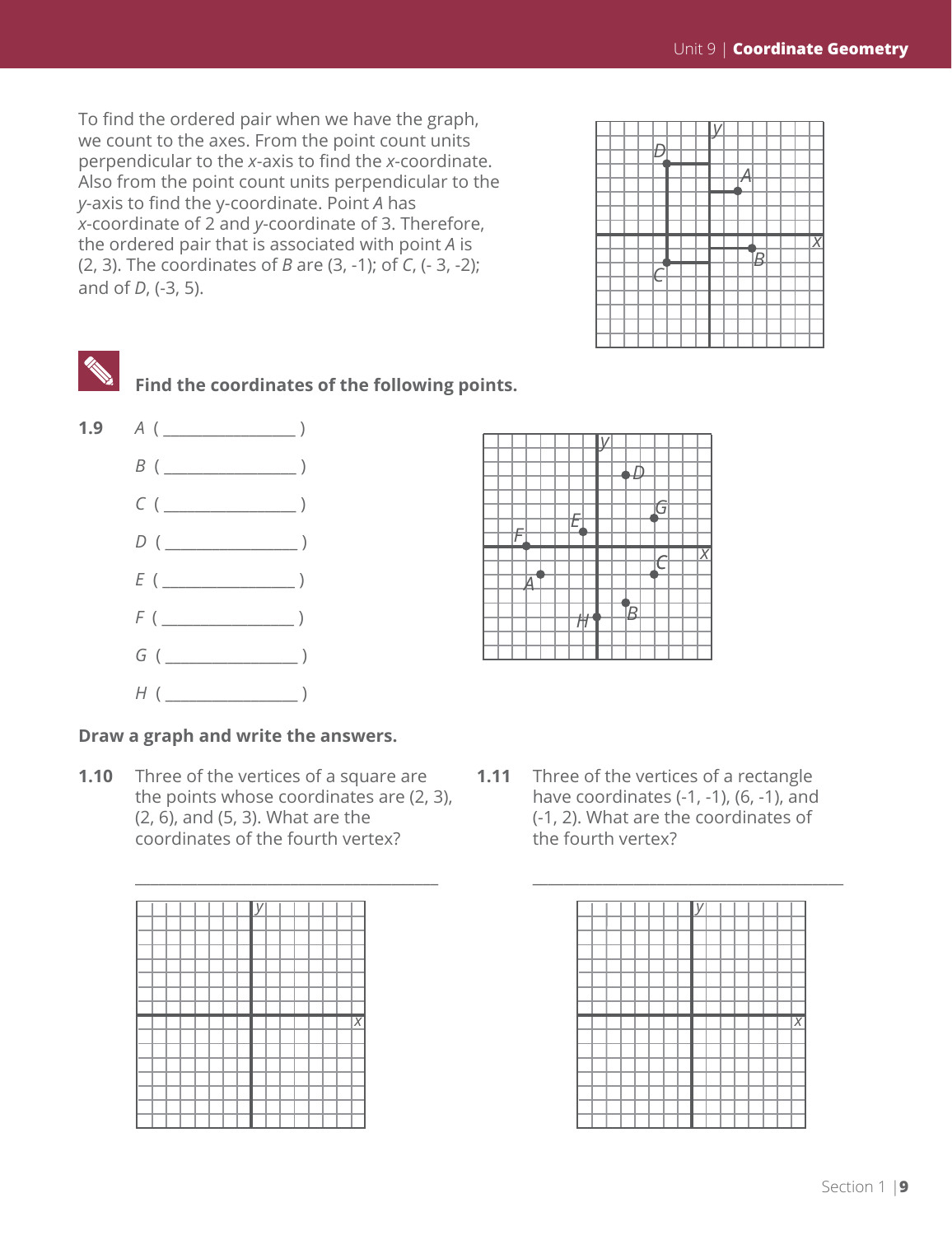**1.12** The longer base of an isosceles **1.13** Two vertices of a square are (3, -2) and trapezoid joins points (-3, -2) and (7, -2). (3, 6). What are the coordinates of *two* One end point of the shorter base is (-1, 4). pairs of points for the other vertices? What are the coordinates of the other end a. \_\_\_\_\_\_\_\_\_\_\_\_\_\_\_\_\_\_\_\_\_\_\_\_\_\_\_\_\_\_\_\_\_\_\_\_\_ point?



**1.14** Write the coordinates of all the points in this figure.





- -



**1.15** Write the coordinates of all the points in this figure.



- *G* ( \_\_\_\_\_\_\_\_\_\_\_\_\_\_\_\_\_ ) *H* ( \_\_\_\_\_\_\_\_\_\_\_\_\_\_\_\_\_ )
- *I* ( \_\_\_\_\_\_\_\_\_\_\_\_\_\_\_\_\_ ) *J* ( \_\_\_\_\_\_\_\_\_\_\_\_\_\_\_\_\_ )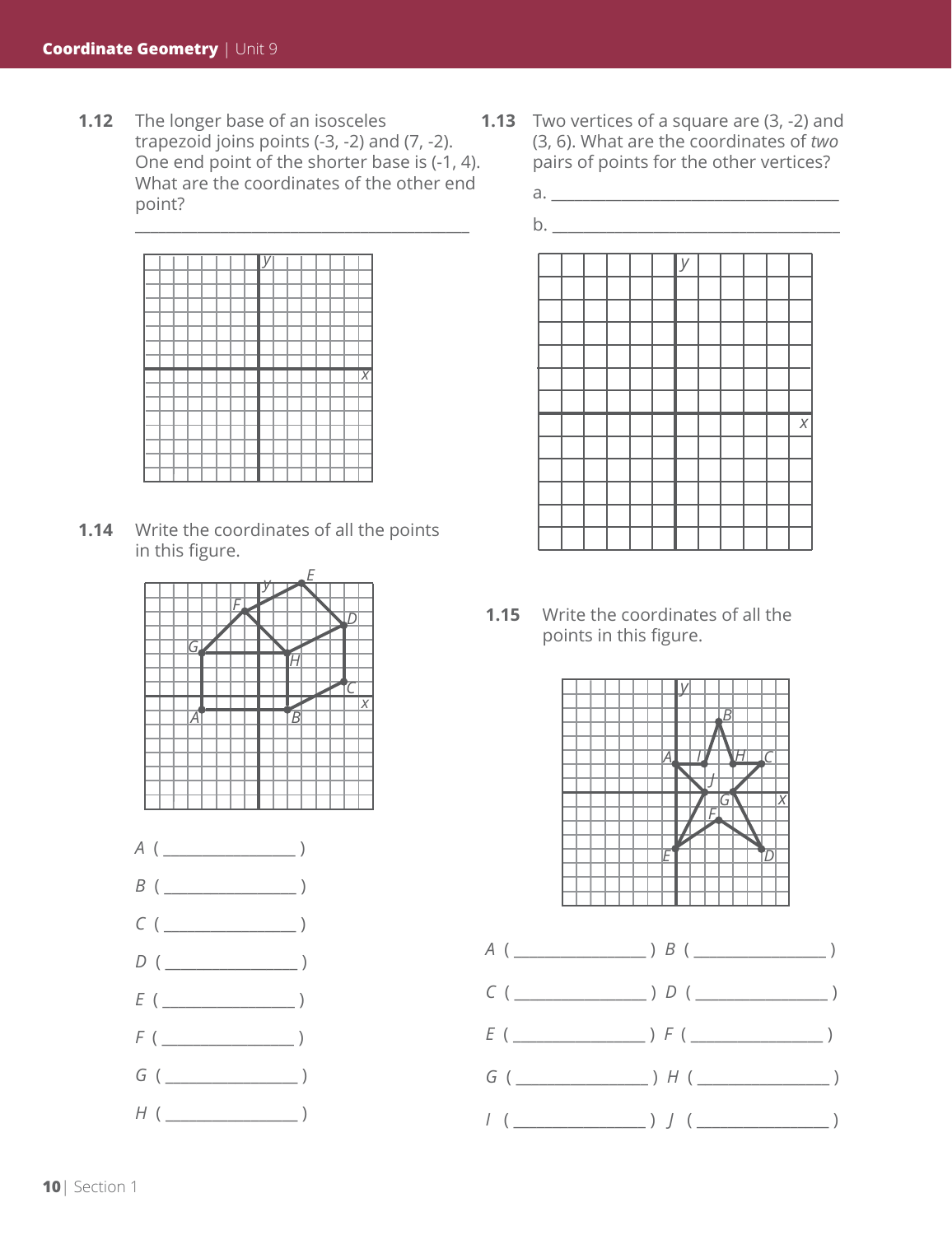**1.16** Make your own segment figure and write the coordinates of the points.





initials date

### **SYMMETRY**

People enjoy looking at certain objects partly because they have some sort of balance to them. A well-formed tree is balanced about its trunk. A church window has a certain balance to it. A snowflake and a butterfly are balanced.

Some geometric figures are more pleasing to look at than others because they, too, have a special kind of balance to them.

An isosceles triangle is more pleasing to look at than a scalene triangle. A rectangle or a square is easier to look at than just any quadrilateral. Regular polygons are also more pleasing. Probably the most visually pleasing of all shapes is the circle. Isaiah 40:22, as you may recall, refers to God sitting upon the circle of the earth to judge it.

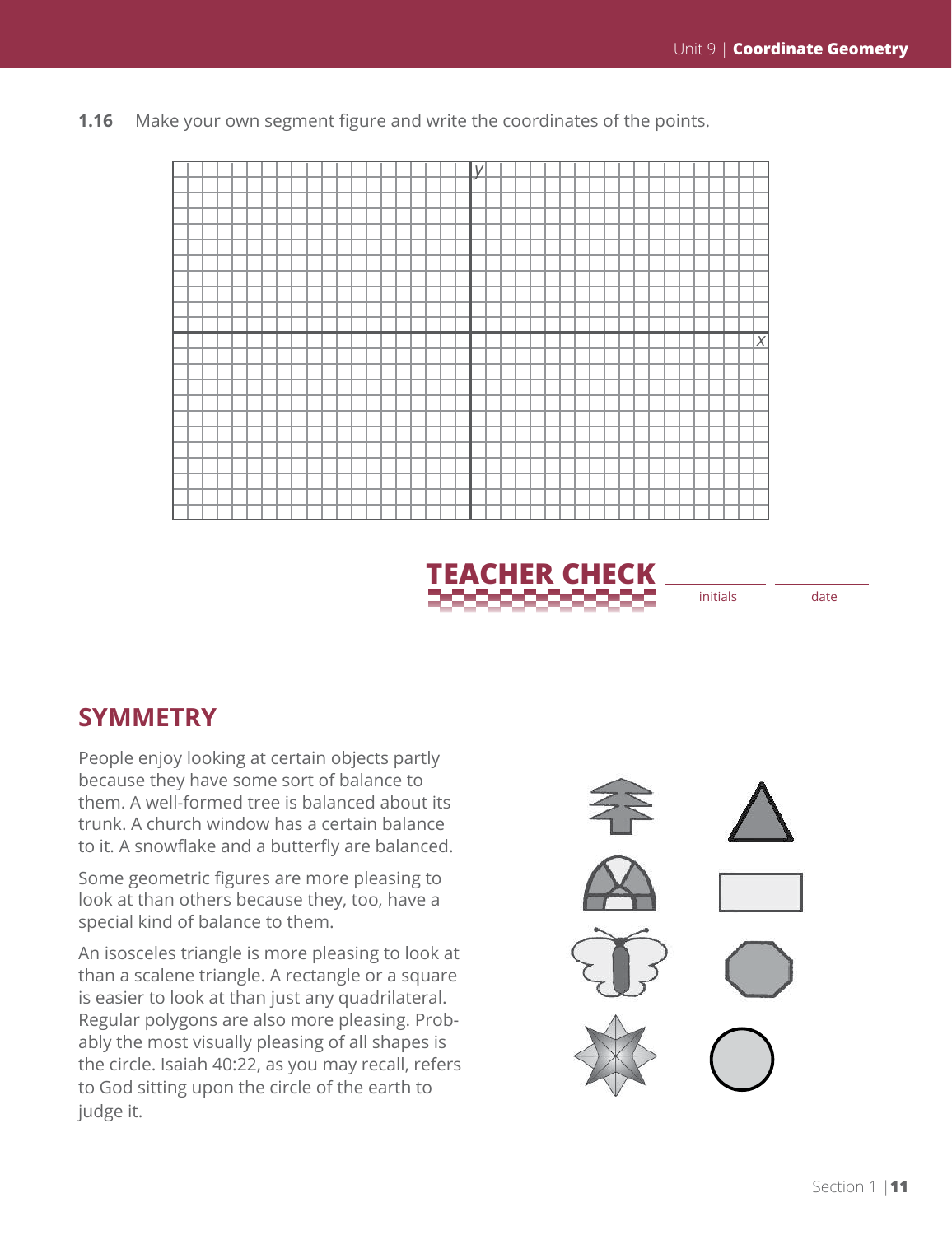Although people speak of physical objects as being *symmetrical* when they appear to be well-balanced, mathematicians give the idea of *symmetry* exact meaning in three different cases.

1. A figure has symmetry with respect to a point *P* if for every point of the figure a partner point *Q'* exists such that *P* is the midpoint of *QQ'*. The regular hexagon shown has *point symmetry*. The point of symmetry is the center of the polygon, *P*.

2. A figure has symmetry with respect to a line *m* if for every point *Q* of the figure a partner point *Q'* exists such that *m* is the perpendicular bisector of *QQ'*. The isosceles triangle shown has *line symmetry*. The line of symmetry is the altitude to its base.

3. A figure has symmetry with respect to a plane *X* if for every point *Q* of the figure a partner point *Q*' exists such that *X* is the perpendicular bisector of *QQ'*. The solid figure shown has *plane symmetry*. A plane of symmetry is *X*.

Some figures have more than one line of symmetry or more than one plane of symmetry. Some figures may have all three kinds of symmetry, but other figures may not be symmetrical at all.



*Q*

*Q Q*

*P*

*Q' Q'*

*Q' Q'*

*Q*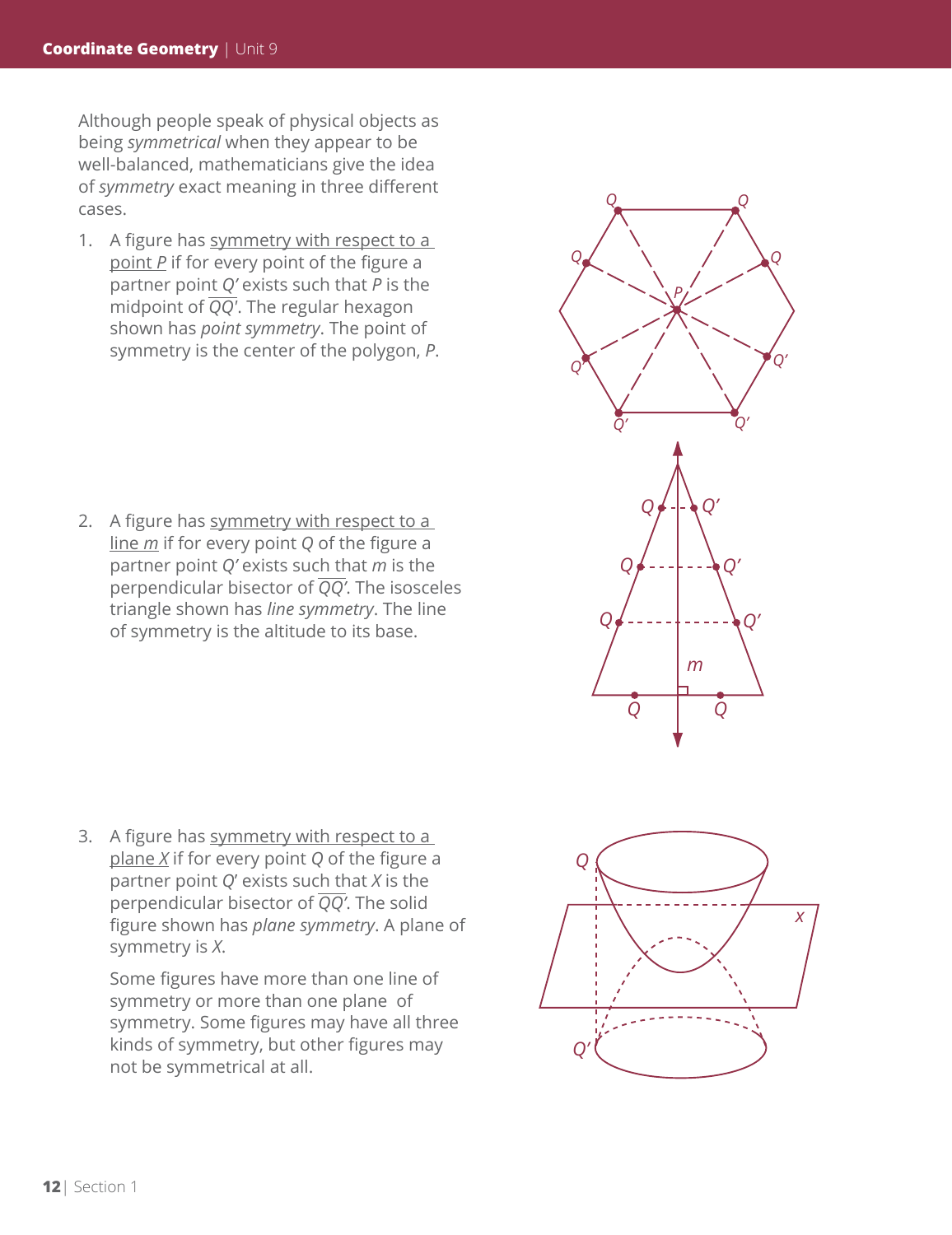**Name the kind or kinds of symmetry the following figures have: point, line, plane, or none.**

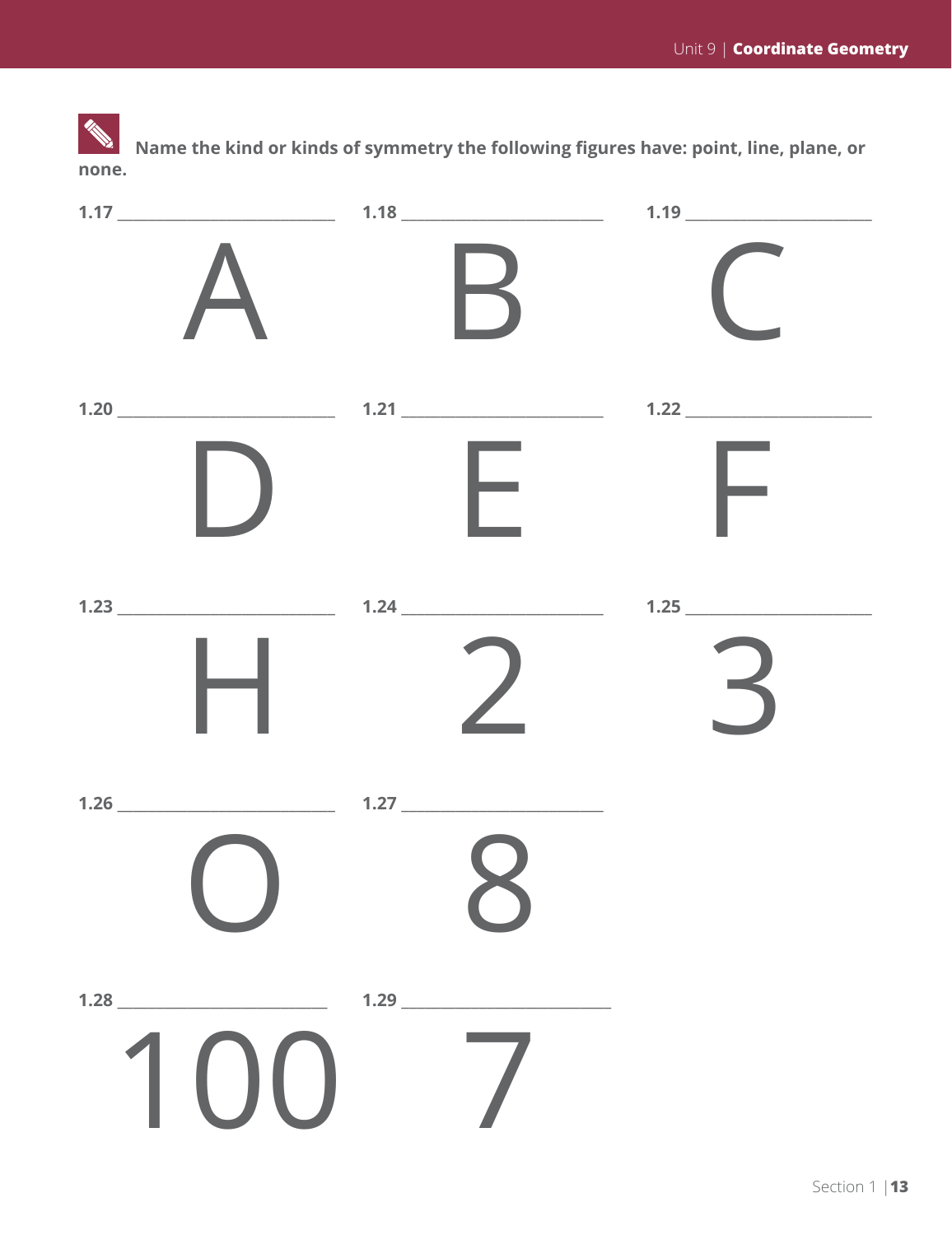## **SELF TEST 1**

Write the coordinates of these points (each answer, 2 points).



|  |  |  |   |  | F |  |   |  |  |  |  |   |  |
|--|--|--|---|--|---|--|---|--|--|--|--|---|--|
|  |  |  |   |  |   |  |   |  |  |  |  |   |  |
|  |  |  |   |  |   |  |   |  |  |  |  |   |  |
|  |  |  |   |  |   |  |   |  |  |  |  |   |  |
|  |  |  |   |  |   |  |   |  |  |  |  |   |  |
|  |  |  |   |  |   |  |   |  |  |  |  |   |  |
|  |  |  |   |  |   |  |   |  |  |  |  |   |  |
|  |  |  |   |  |   |  |   |  |  |  |  |   |  |
|  |  |  |   |  |   |  |   |  |  |  |  |   |  |
|  |  |  |   |  |   |  |   |  |  |  |  |   |  |
|  |  |  |   |  |   |  |   |  |  |  |  | Χ |  |
|  |  |  |   |  |   |  |   |  |  |  |  |   |  |
|  |  |  |   |  |   |  |   |  |  |  |  |   |  |
|  |  |  |   |  |   |  |   |  |  |  |  |   |  |
|  |  |  |   |  |   |  |   |  |  |  |  |   |  |
|  |  |  |   |  |   |  |   |  |  |  |  |   |  |
|  |  |  |   |  |   |  | R |  |  |  |  |   |  |
|  |  |  |   |  |   |  |   |  |  |  |  |   |  |
|  |  |  |   |  |   |  |   |  |  |  |  |   |  |
|  |  |  | F |  |   |  |   |  |  |  |  |   |  |
|  |  |  |   |  |   |  |   |  |  |  |  |   |  |
|  |  |  |   |  |   |  |   |  |  |  |  |   |  |
|  |  |  |   |  |   |  |   |  |  |  |  |   |  |
|  |  |  |   |  |   |  |   |  |  |  |  |   |  |

**Graph these points on the axes given** (each answer, 2 points).

**1.02** *R* (3, 2) *U* (-2, -4) *S* (5, 0) *V* (6, -3) *T* (0, -4)

|  |  |  |  |  |  | $\leftrightarrow$ |  |  |  |  |  |        |
|--|--|--|--|--|--|-------------------|--|--|--|--|--|--------|
|  |  |  |  |  |  |                   |  |  |  |  |  |        |
|  |  |  |  |  |  |                   |  |  |  |  |  |        |
|  |  |  |  |  |  |                   |  |  |  |  |  |        |
|  |  |  |  |  |  |                   |  |  |  |  |  |        |
|  |  |  |  |  |  |                   |  |  |  |  |  |        |
|  |  |  |  |  |  |                   |  |  |  |  |  |        |
|  |  |  |  |  |  |                   |  |  |  |  |  |        |
|  |  |  |  |  |  |                   |  |  |  |  |  |        |
|  |  |  |  |  |  |                   |  |  |  |  |  |        |
|  |  |  |  |  |  |                   |  |  |  |  |  |        |
|  |  |  |  |  |  |                   |  |  |  |  |  |        |
|  |  |  |  |  |  |                   |  |  |  |  |  |        |
|  |  |  |  |  |  |                   |  |  |  |  |  |        |
|  |  |  |  |  |  |                   |  |  |  |  |  |        |
|  |  |  |  |  |  |                   |  |  |  |  |  |        |
|  |  |  |  |  |  |                   |  |  |  |  |  |        |
|  |  |  |  |  |  |                   |  |  |  |  |  | .<br>X |
|  |  |  |  |  |  |                   |  |  |  |  |  |        |
|  |  |  |  |  |  |                   |  |  |  |  |  |        |
|  |  |  |  |  |  |                   |  |  |  |  |  |        |
|  |  |  |  |  |  |                   |  |  |  |  |  |        |
|  |  |  |  |  |  |                   |  |  |  |  |  |        |
|  |  |  |  |  |  |                   |  |  |  |  |  |        |
|  |  |  |  |  |  |                   |  |  |  |  |  |        |
|  |  |  |  |  |  |                   |  |  |  |  |  |        |
|  |  |  |  |  |  |                   |  |  |  |  |  |        |
|  |  |  |  |  |  |                   |  |  |  |  |  |        |
|  |  |  |  |  |  |                   |  |  |  |  |  |        |

**1.03** In which quadrant are these points located? (each answer, 2 points).

- a. (2, 3) \_\_\_\_\_\_\_\_\_\_\_\_\_\_\_\_ d. (-2, 5) \_\_\_\_\_\_\_\_\_\_\_\_\_\_\_
- b. (4, -2) \_\_\_\_\_\_\_\_\_\_\_\_\_\_\_\_ e. (5, 1) \_\_\_\_\_\_\_\_\_\_\_\_\_\_\_
- c. (-3, -2) \_\_\_\_\_\_\_\_\_\_\_\_\_\_\_\_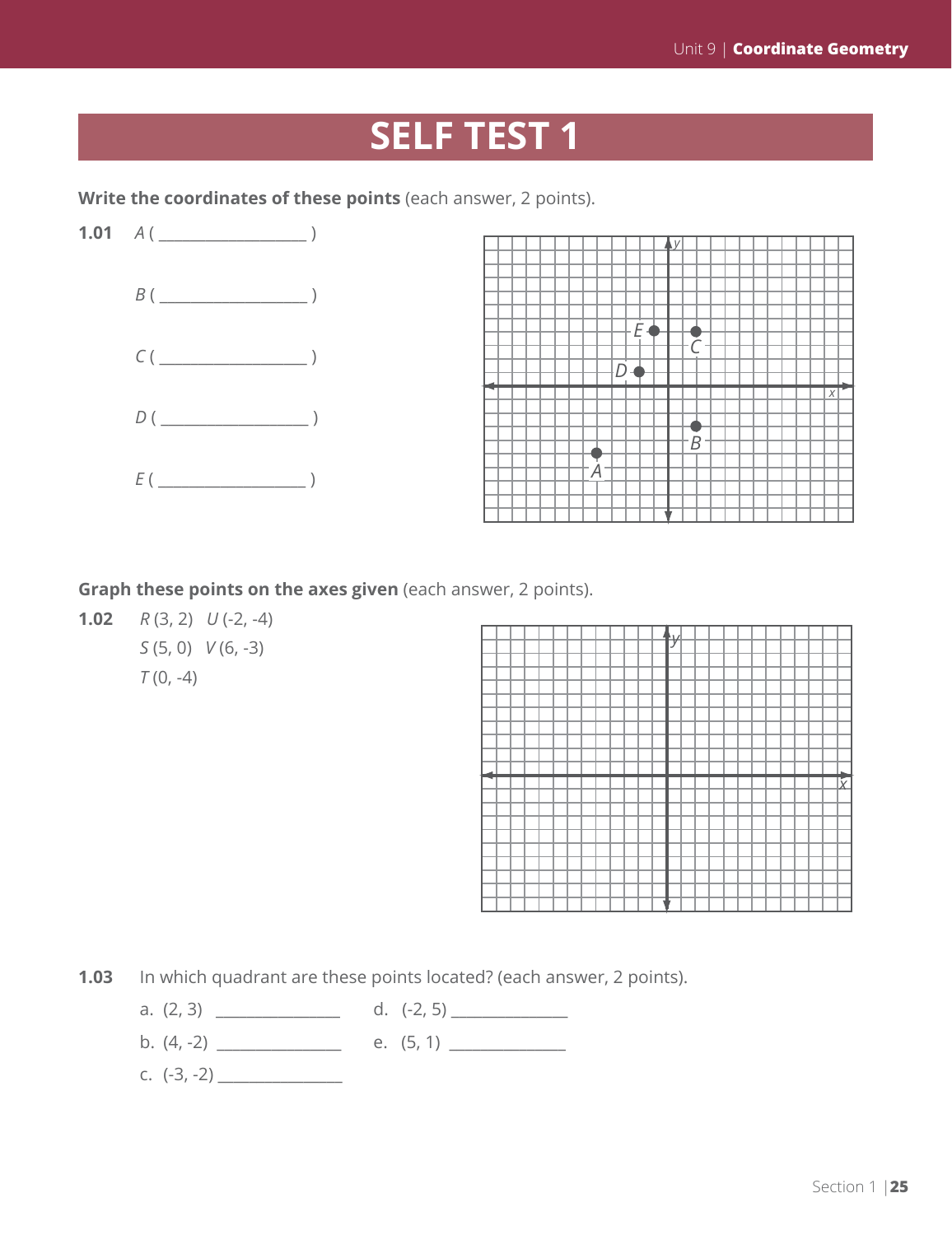**Tell the kind of symmetry these figures have: point, line, plane, or none** (each answer, 2 points).



**Complete these items** (each answer, 3 points).

**1.09** Points *A* and *A*' have symmetry with respect to the line two units above, and parallel to, the *x*-axis. Graph the points for *A*' when *A* is (1, 1), (-3, 0), (3, 4), and  $(-2, -1)$ .



**1.010** Points *B* and *B*' have symmetry with respect to *P*. Find the coordinates of *P* when *B* is (2, 8) and *B*' is (2, 2). \_\_\_\_\_\_\_\_\_\_\_\_\_\_\_\_\_\_\_\_\_\_\_\_\_\_\_\_\_\_\_\_\_\_\_\_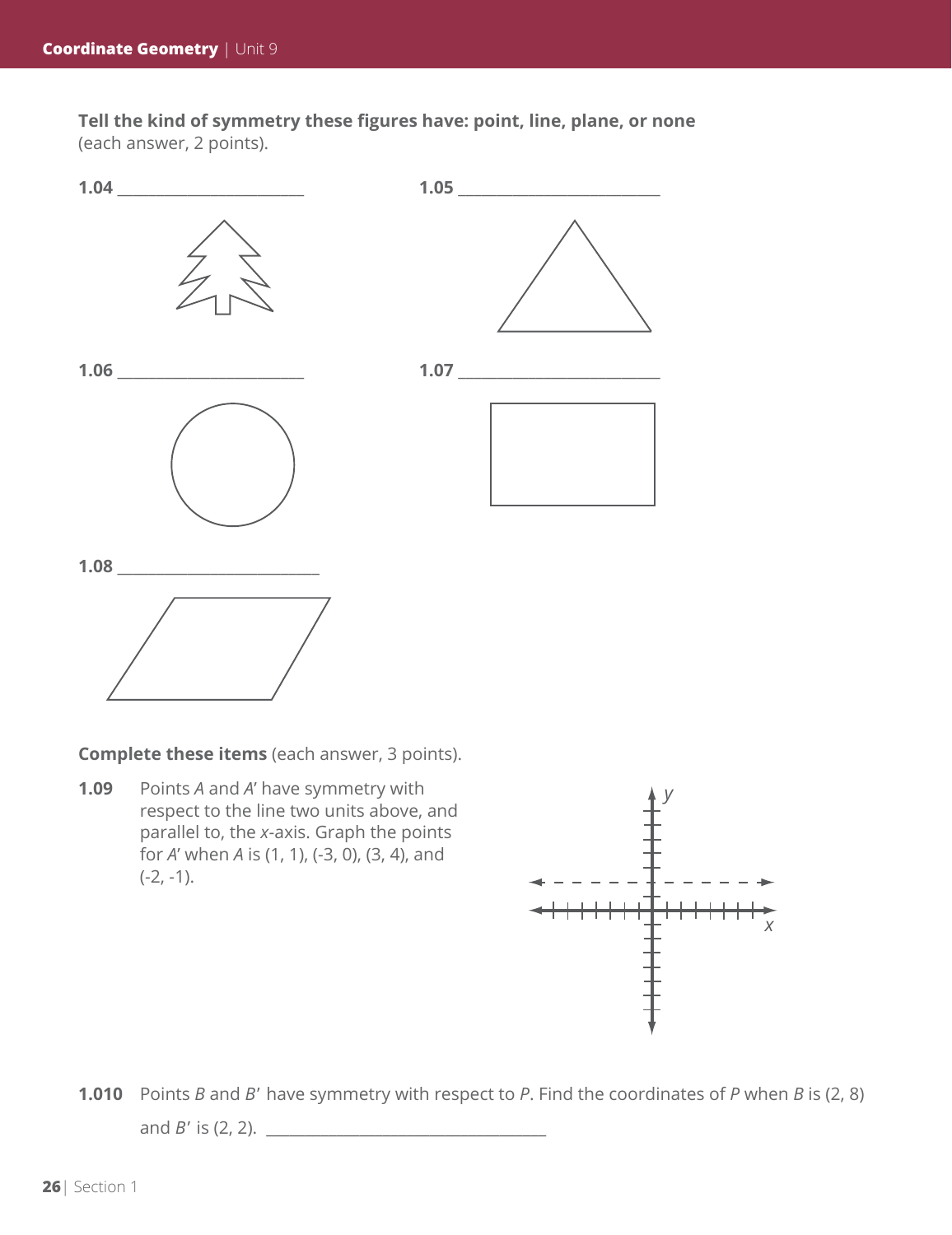



**1.020**  $\{(x, y) : x = 4\} \cap \{(x, y): y = 4\}$ 





**1.016**  $\{(x, y): y \le -4\}$  **1.017**  $\{(x, y): x - y \ge 8\}$ 



**1.018**  $\{(x, y): x \ge 2\} \cap \{(x, y): y \ge 2\}$  **1.019**  $\{(x, y): x \le 3\} \cup \{(x, y): y \le -3\}$ 

|  |  |  |  |  |  |  | X |
|--|--|--|--|--|--|--|---|
|  |  |  |  |  |  |  |   |
|  |  |  |  |  |  |  |   |
|  |  |  |  |  |  |  |   |
|  |  |  |  |  |  |  |   |
|  |  |  |  |  |  |  |   |
|  |  |  |  |  |  |  |   |
|  |  |  |  |  |  |  |   |

initials date